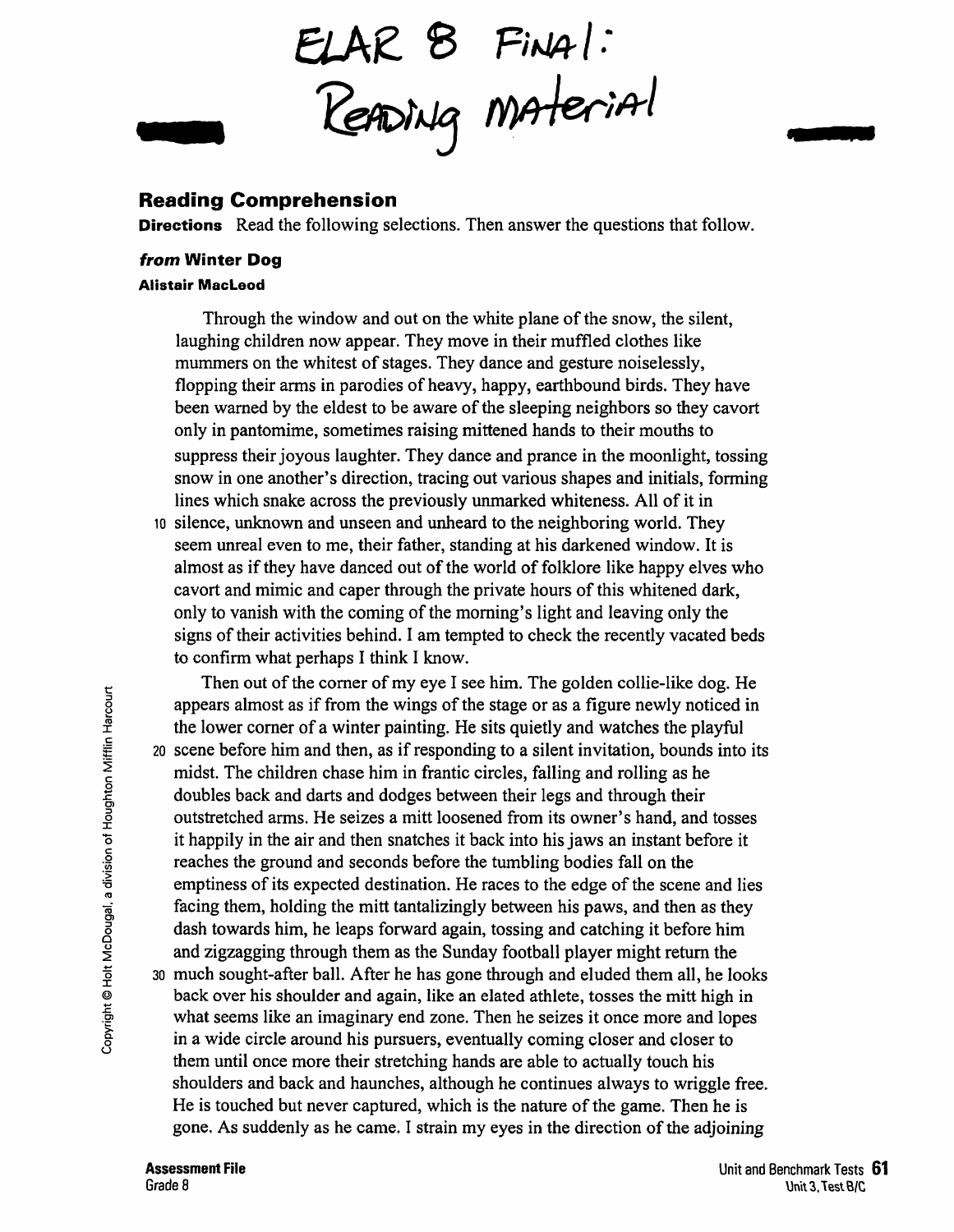### UNIT 3, TEST B/C CONTINUED

street, towards the house where I have often seen him, always within a yard enclosed by woven links of chain. I see the flash of his silhouette, outlined

40 perhaps against the snow or the light cast by the street lamps or the moon. It arcs upwards and seems to hang for an instant high above the top of the fence and then it descends on the other side. He lands on his shoulder in a fluff of snow and with a half roll regains his feet and vanishes within the shadow of his owner's house.

"What are you looking at?" asks my wife.

"That golden collie-like dog from the other street was just playing with the children in the snow."

"But he's always in that fenced-in yard."

"I guess not always. He jumped the fence just now and went back in. I 50 guess the owners and the rest of us think he's fenced in but he knows he's not. He probably comes out every night and leads an exciting life. I hope they don't see his tracks or they'll probably begin to chain him."

"What are the children doing?"

"They look tired now from chasing the dog. They'll probably soon be back in. I think I'll go downstairs and wait for them and make myself a cup of coffee."

"Okay."

I look once more towards the fenced-in yard but the dog is nowhere to be seen.

From "Winter Dog," from *Island: Complete Stories* by Alistair MacLeod. Copyright© 2000 by Alistair McLeod. Used by permission of W.W. Norton & Company, Inc. and McClelland & Stewart, Inc.

# **A Long Partnership: People and Dogs**

## **Mark Fitzgerald**

A familiar saying describes dogs as "man's best friend." Dogs are certainly our oldest friends. The human partnership with dogs is thousands of years old. It was the first one we formed with another animal species. Descended from wolves, dogs were the first animals domesticated by humans. Evidence from fossils shows that wolves and early humans had already lived close to one another for tens of thousands of years before the partnership between them became firmly established toward the end of the last Ice Age. As animals, there were clear similarities between humans and wolves. Both were hunters, both hunted in packs, and both had complex

10 social relationships based on loyalty to the pack. Ice Age humans would have seen wolves as much more like themselves than solitary hunters such as bears.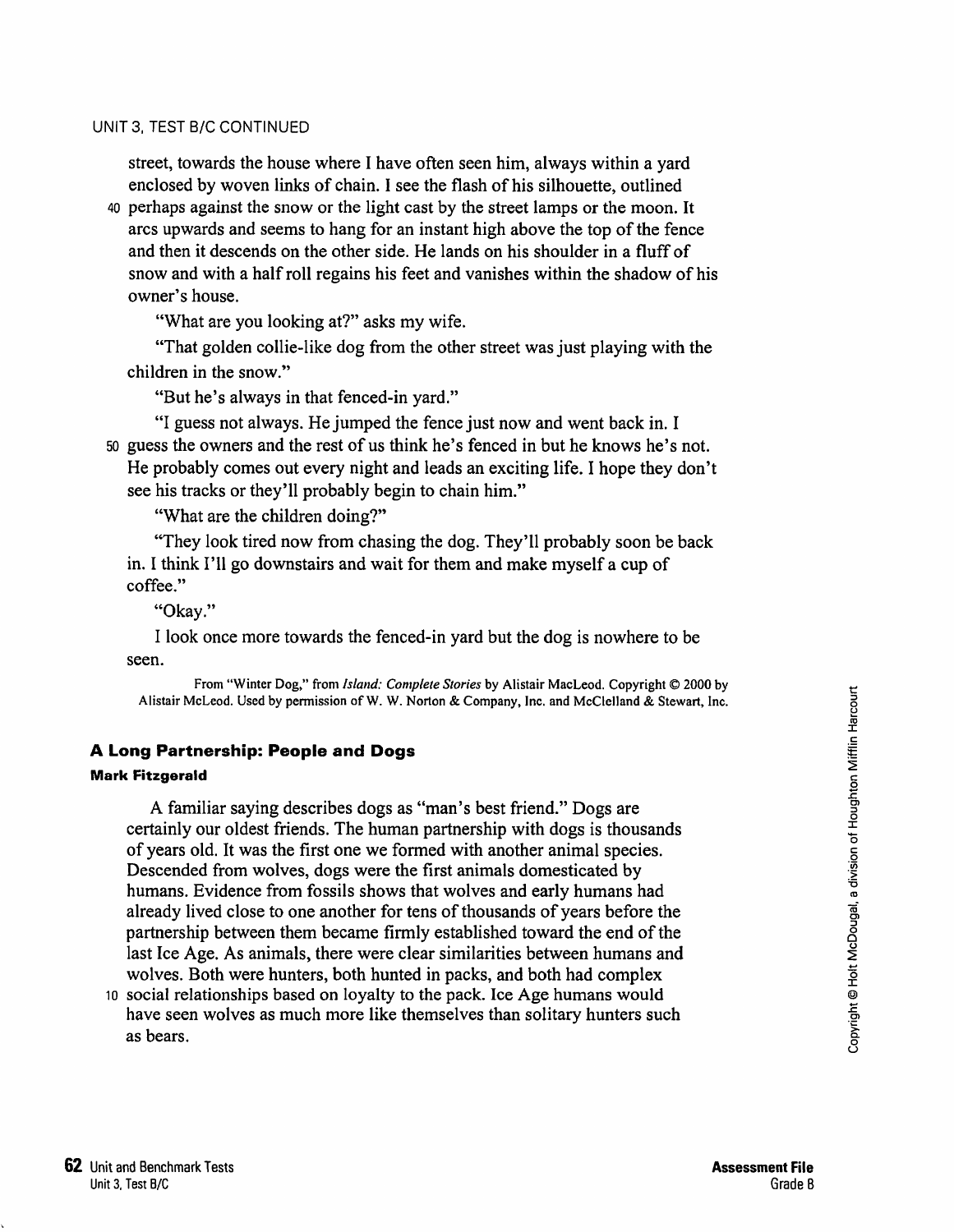#### UNIT 3, TEST B/C CONTINUED

This relationship between wolves and humans probably began in more than one way. Imagine an encampment of Ice Age humans at nightfall huddled around their fire at the opening of a rock shelter. The firelight glitters in the eyes of wolves lurking in the darkness to scavenge some scraps of food. Becoming dependent on human scraps, such wolves might gradually have become less fierce and more trusting. Another possibility is that humans started the partnership by adopting-or

20 stealing-wolf cubs. Raised with people, such wolves would transfer their loyalty to their new human "pack."

As members of human groups, wolf dogs would have been very valuable. Their experience of hunting in a pack would have made wolf dogs very useful to bands of nomadic human hunters in tracking and bringing down the large animals of the Ice Age. Much later, when human beings had learned how to plant grain and started farming villages, wolf dogs-fully tamed by now-became watchdogs. As humans domesticated other animals, such as cattle and sheep, dogs also became important in managing herds.

30 The ancient peoples of the Mediterranean Sea region, such as the Greeks and Romans, both loved and respected the dogs that formed part of their households. A famous early picture of the companionship between a human and a dog is in the epic poem *The Odyssey,* by the ancient Greek poet Homer. Homer describes the meeting between the hero Odysseus, king of the island of lthaka, and his hunting dog Argus. Odysseus has returned to his home after an absence of twenty years. He is disguised as a ragged beggar because a group of men have seized his palace. Argus, whom Odysseus had raised as a puppy, is lying outside the palace, old, neglected, and near death. However, Argus still recognizes his former 40 master and wags his tail before dying. Unseen by anyone around him, Odysseus brushes away a tear at this show of loyalty by his former hunting companion.

The Romans, like other ancient peoples, made use of dogs in war. The most valuable dog for combat purposes was the large hound that the Romans called a *molossus.* Perhaps related to the modem mastiff, these Roman dogs were huge, fierce animals with powerful jaws. Wearing padded, leather armor to protect it from arrows and spears, a molossus fought along alongside Roman soldiers, attacking enemy troops and horses. Such hounds were also highly valued as watchdogs.

50 At the other extreme in size and temperament from the Roman war dogs were the tiny, pampered lapdogs that upper-class Roman women often kept as pets. The fashion for toy dogs such as the Romans had liked as pets later became widespread in Europe. The tinier these animals were, the more they were prized. For example, in a famous French fairy tale, the three sons of a king compete in a series of tests to see who will inherit the throne of their father. Their first test is to find the smallest possible dog.